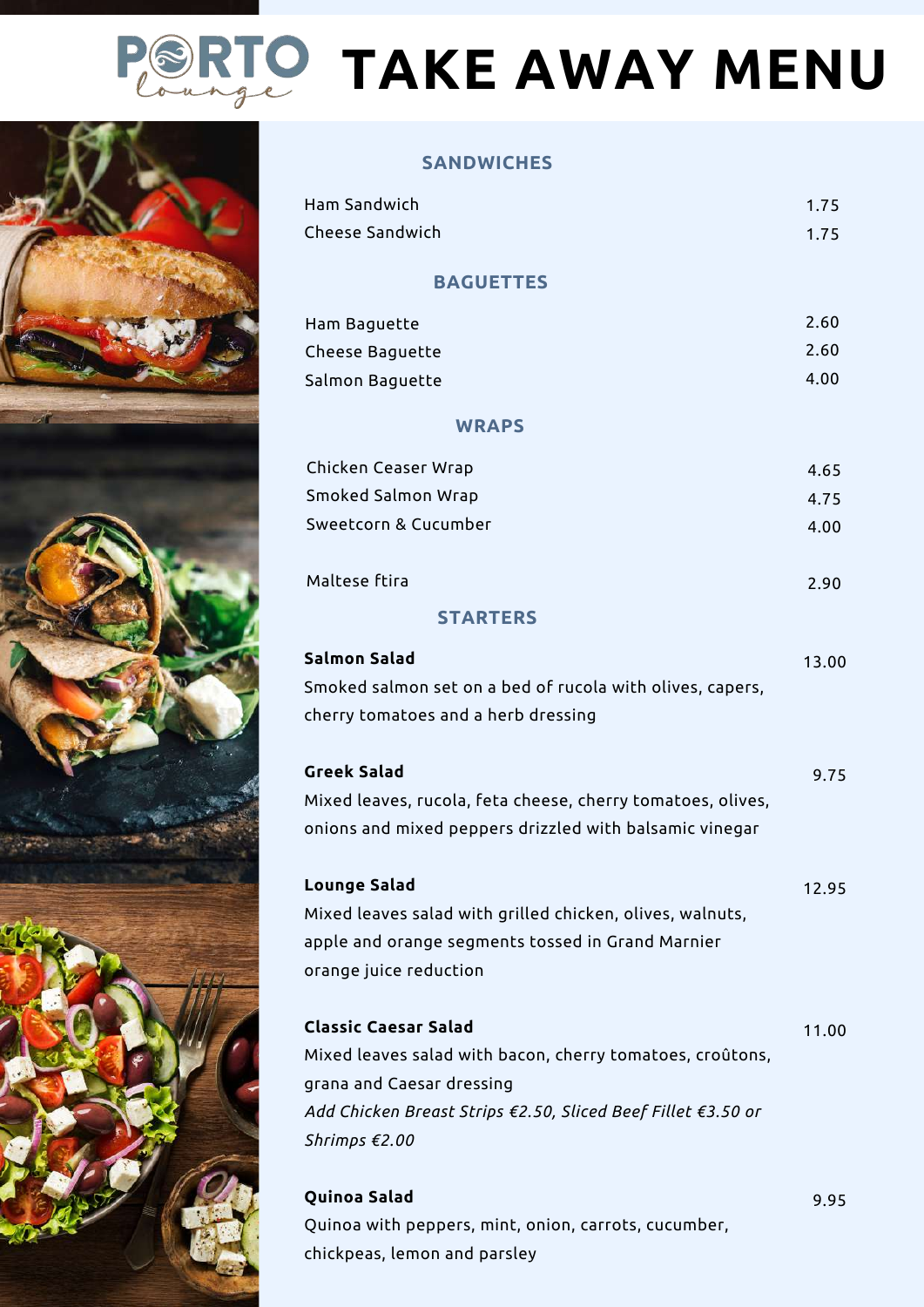## **TAKE AWAY MENU**



#### **PASTA**

| <b>Risotto Funghi</b>                                        | 12.00 |
|--------------------------------------------------------------|-------|
| Creamy Arborio rice cooked in extra virgin olive oil, white  |       |
| wine, onions, mushrooms and finished with parmesan           |       |
| shavings and cream                                           |       |
| <b>Beef Garganelli</b>                                       | 12.95 |
| Quill shaped pasta topped with sliced beef fillet, tossed in |       |
| mushrooms, cherry tomatoes and cream                         |       |
| Spaghetti Aglio Olio e Peperoncino                           | 10.50 |
| Garlic, olive oil and chilli                                 |       |
| Spaghetti Marinara                                           | 12.95 |
| Mixed shellfish, octopus and prawns, cooked in mixed         |       |
| herbs and fish stock with a hint of tomato juice             |       |
| <b>BURGERS</b>                                               |       |
| <b>Special Burger</b>                                        | 12.95 |
| 200g beef burger served in a toasted bun, topped with        |       |
| Applewood cheese and fried egg and accompanying              |       |
| chicken wings, onion rings and coleslaw                      |       |
| Chicken Burger                                               | 10.95 |
| Chicken fillet coated in cornflakes served in a bun with     |       |
| tomatoes, lettuce coleslaw, onions and Caesar dressing       |       |
| <b>Beer Battered Cod</b>                                     | 10.95 |
| Fillet of cod coated with a beer batter served with lemon    |       |
| wedges and tartar sauce                                      |       |
| Vegan Burger                                                 | 12.00 |
| Plant based burger grilled on an open flame, red onion,      |       |
| fresh tomato on a toasted burger bun                         |       |
| All burgers are served with a mixed salad and French fries   |       |
|                                                              |       |

Any extra toppings at a charge of €1.50 per item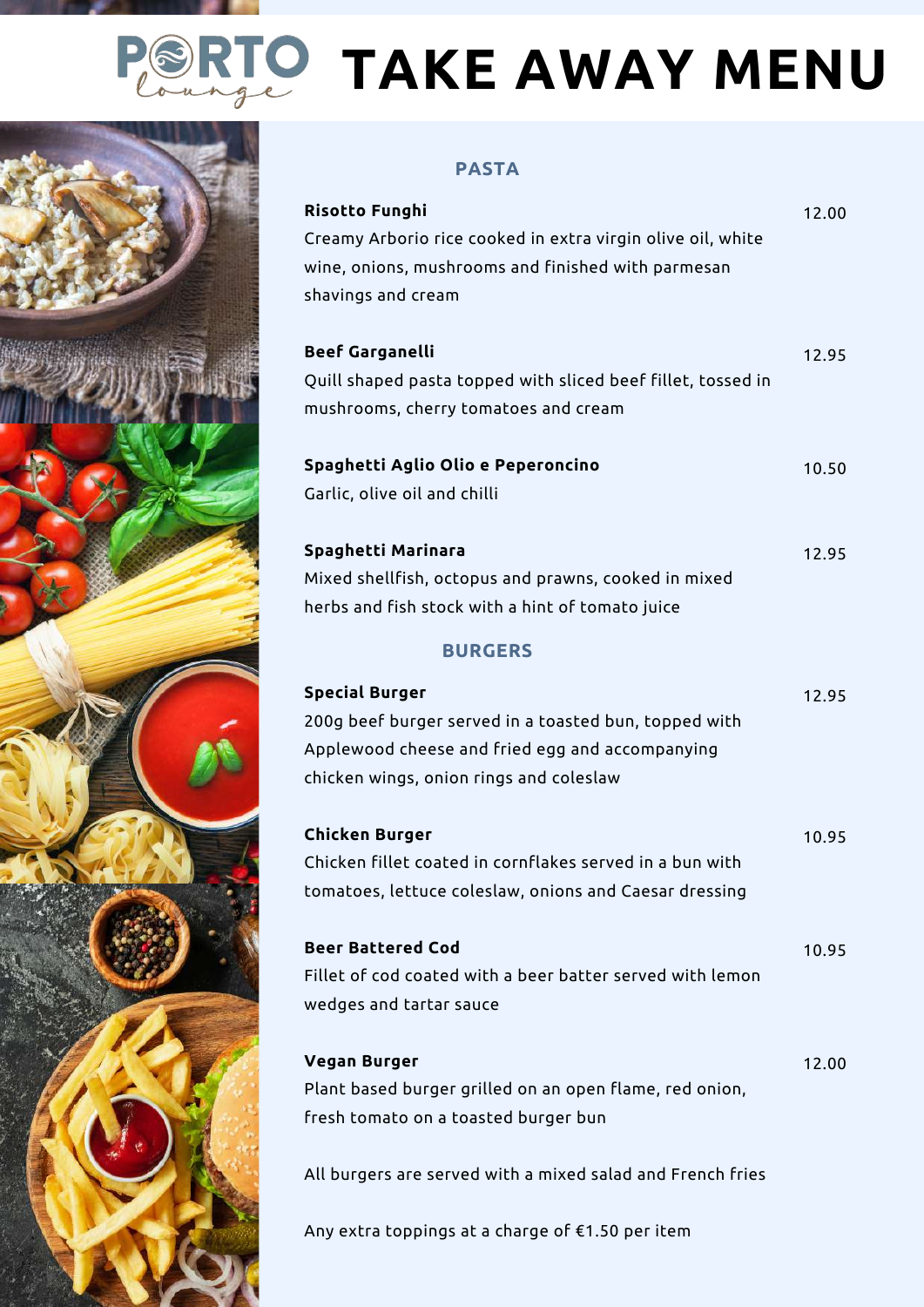### **TAKE AWAY MENU**E



#### **PIZZA**

| Margherita                                                 | 8.50  |
|------------------------------------------------------------|-------|
| Tomato sauce, mozzarella, oregano                          |       |
| <b>Maltese Pizza</b>                                       | 9.00  |
| Tomato sauce, mozzarella, goat's cheese, olives, sun dried |       |
| tomatoes and Maltese sausage                               |       |
| Capricciosa                                                | 9.95  |
| Tomato sauce, mozzarella, mushrooms, ham, olives,          |       |
| artichokes and eggs                                        |       |
| Quattro Stagioni                                           | 9.95  |
| Tomato sauce, mozzarella, peas, olives, cocktail sausage   |       |
| and salami Napoli                                          |       |
| Peperoni                                                   | 9.00  |
| Tomato sauce, mozzarella, coloured peppers, onions and     |       |
| chorizo                                                    |       |
| <b>Pulled Pork</b>                                         | 12.50 |
| Tomato sauce, mozzarella, pulled pork, onions, jalapeño    |       |
| peppers, BBQ sauce and sesame seeds                        |       |
| <b>Extra Toppings</b>                                      |       |
| Mushrooms, mixed peppers, anchovies, garlic, tomatoes,     |       |
| sausages, mozzarella, olives, capers, ham, onions, eggs,   |       |
| peas, rucola, artichokes, sweet corn, bell peppers,        |       |
| pineapple $\epsilon$ 0.95 per item                         |       |

Maltese sausages, salami, pepperoni, Parma ham, chicken, tuna, shrimps, mussels *€1.50 per item*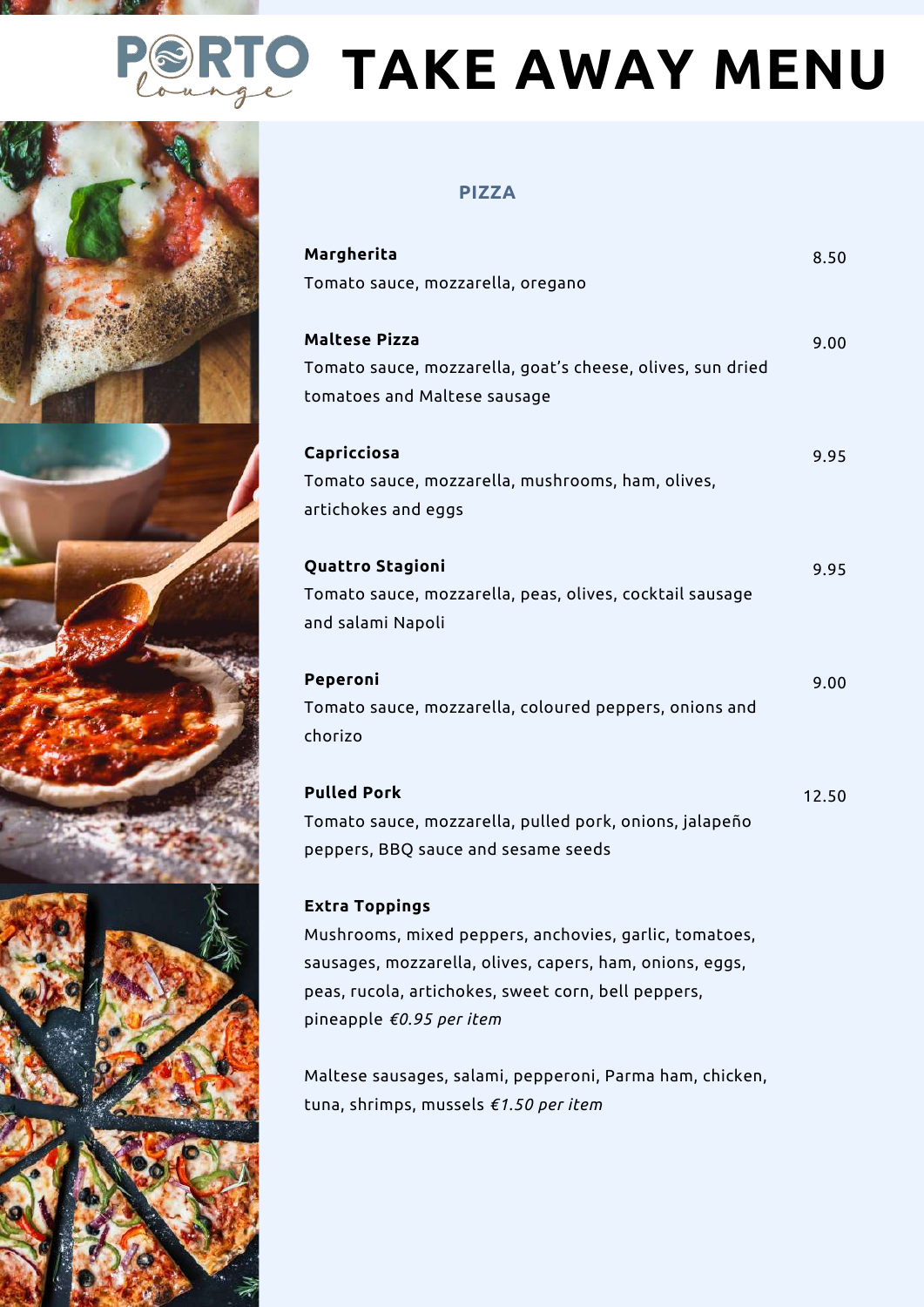## **TAKE AWAY MENU**



#### **KIDS' MENU**

| <b>Finding Nemo</b><br>Fish goujons served with potato smiles and peas                                        | 6.00 |
|---------------------------------------------------------------------------------------------------------------|------|
| Chicken Little<br>Coated chicken breast strips with cornflake served with<br>smiles potatoes and baby carrots | 6.00 |
| <b>Buzz Lightyear Pasta</b><br>Penne tossed in tomato sauce                                                   | 6.00 |
| <b>Shrek's Pizza</b><br>Tomato sauce mozzarella and cocktail sausage                                          | 6.00 |

#### **DESSERTS**

| Ice cream by the scoop |      |
|------------------------|------|
| 1 scoop                | 2.00 |
| 2 scoops               | 3.00 |
| 3 scoops               | 3.85 |



**ORDER BETWEEN 10AM AND 7:30PM**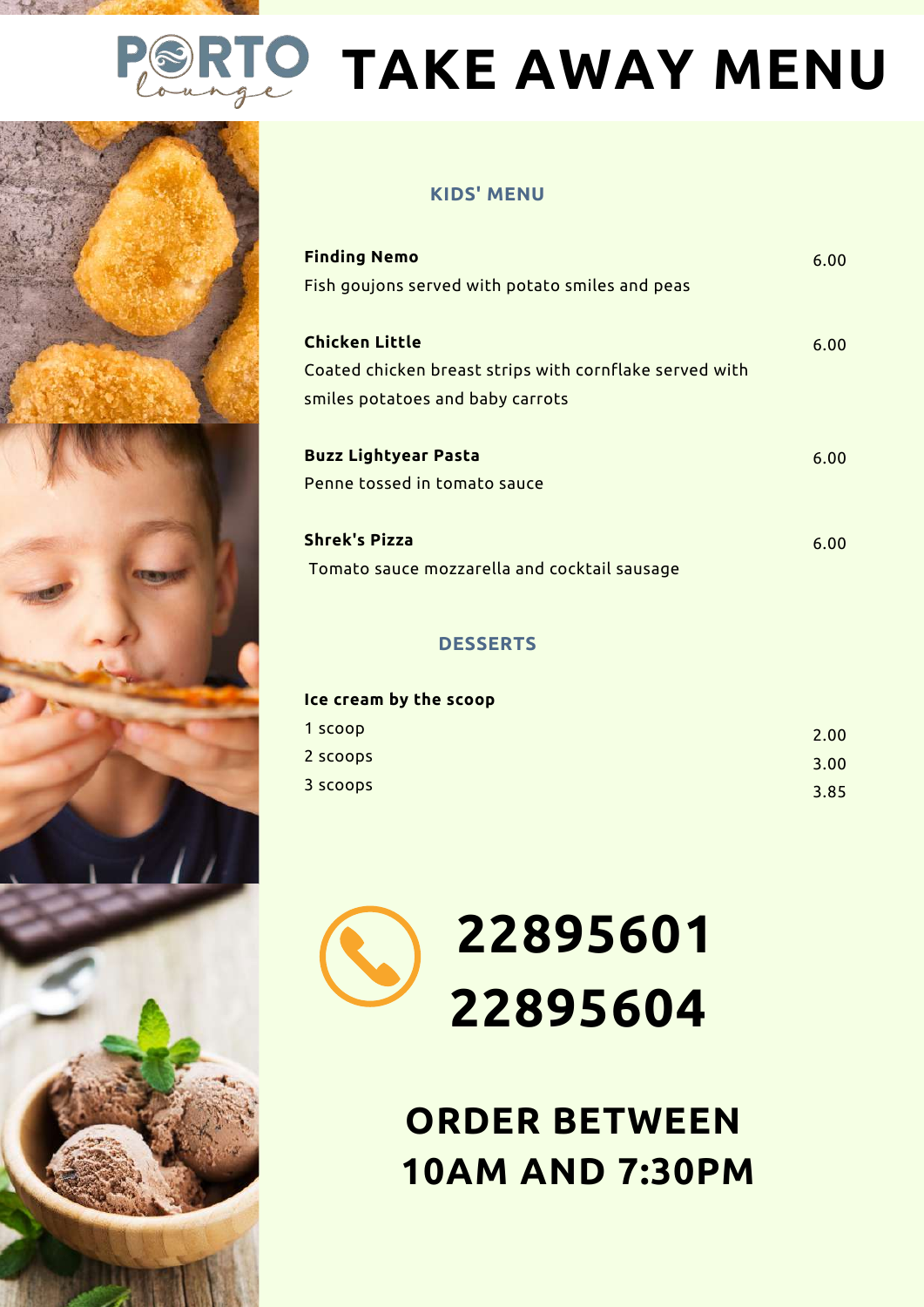



# **BEVERAGES**

#### **MINERALS**

| Red Bull 25cl           | 5.00 |
|-------------------------|------|
| Ginger Ale 25cl         | 3.50 |
| <b>Tonic Water 25cl</b> | 2.50 |
| Pepsi 33cl              | 2.50 |
| <b>7UP 33cl</b>         | 2.50 |
| Mirinda Orange 33cl     | 2.50 |
| Kinnie 25cl             | 2.50 |
| Diet Kinnie 25cl        | 2.50 |
| Diet Pepsi 33cl         | 2.50 |
| Diet 7UP 33cl           | 2.50 |
| Ice Tea Peach 33cl      | 2.50 |
| Ice Tea Lemon 33cl      | 2.50 |
| Bitter Lemon 25cl       | 2.50 |
| Soda Water 25cl         | 2.50 |

#### **SMOOTHIES 40cl**

| Mango & Passion fruit | 4.95 |
|-----------------------|------|
| Strawberry & Banana   | 4.95 |
| <b>Berry</b>          | 4.95 |
| Detox Veggie          | 4.95 |

#### **SPECIAL COFFEES**

| Maltese Coffee   | 5.80 |
|------------------|------|
| Gaelic Coffee    | 5.80 |
| Caribbean Coffee | 5.80 |
| Calypso Coffee   | 5.80 |
| Iced Coffee      | 4.50 |

#### **HOT DRINKS & COFFEE**

| Cappucione           | 2.75 |
|----------------------|------|
| <b>Hot Chocolate</b> | 2.60 |
| Herbal Tea           | 2.50 |
| Latte                | 2.50 |
| Pot of Tea           | 2.00 |
| Espresso Lungo       | 2.00 |
| Macchiato            | 2.00 |
| Cappuccino           | 2.50 |
| Americano            | 2.00 |
| Espresso             | 1.80 |
|                      |      |

#### **RUM 2.5cl**

| Havana 7             | 5.00 |
|----------------------|------|
| Havana 3             | 3.75 |
| Captain Morgan Spice | 3.50 |
| Malibu               | 3.00 |
| Bacardi White        | 3.00 |
| Captain Morgan Dark  | 3.00 |
|                      |      |

#### **WATER**

| Still Water 75cl     | 3.75 |
|----------------------|------|
| Sparkling Water 75cl | 3.75 |
| Still Water 25cl     | 2.00 |
| Sparkling Water 25cl | 2.00 |

#### **JUICES 20cl**

| Fresh Orange Juice  | 4.00 |
|---------------------|------|
| Apple Juice         | 2.75 |
| Orange Juice        | 2.75 |
| Pineapple Juice     | 2.75 |
| Peach Juice         | 2.75 |
| Cranberry Juice     | 2.75 |
| <b>Tomato Juice</b> | 2.75 |

#### **APERITIFS**

| Bacardi Breezers 25cl | 6.50 |
|-----------------------|------|
| Martini Red 5cl       | 3.00 |
| Martini Dry 5cl       | 3.00 |
| Martini White 5cl     | 3.00 |
| Martini Rosato 5cl    | 3.00 |
| ampari 2.5cl          | 3.00 |
| Cynar 2.5cl           | 3.00 |
| Aperol 2.5cl          | 3.00 |
| Pernod 2.5cl          | 3.00 |

#### **GIN 2.5cl**

| 8.50 |
|------|
| 5.50 |
| 3.75 |
| 3.50 |
| 3.00 |
|      |

#### **BOTTLED BEER & CIDER**

| 2.50 | Guiness 40cl          | 5.50 |
|------|-----------------------|------|
| 2.50 | WoodPecker 25cl       | 5.00 |
| 2.00 | Strongbow 25cl        | 5.00 |
| 2.00 | Cisk Excel 25cl       | 3.00 |
| 2.00 | Cisk Chill Lemon 25cl | 3.00 |
| 2.50 | Cisk Chill Berry 25cl | 3.00 |
| 2.00 |                       | 2.50 |
| 1.80 | Cisk Lager 25cl       |      |
|      | Hopleaf 25cl          | 2.50 |
|      | Becks 25cl            | 4.00 |
|      | <b>Budweiser 25cl</b> | 4.00 |
|      | Heineken 20cl         | 4.00 |
| 5.00 | Shandy Bottle 25cl    | 2.50 |
|      |                       |      |

#### **TEQUILA 2.5cl**

| Gold   | 3.50 |
|--------|------|
| Silver | 3.00 |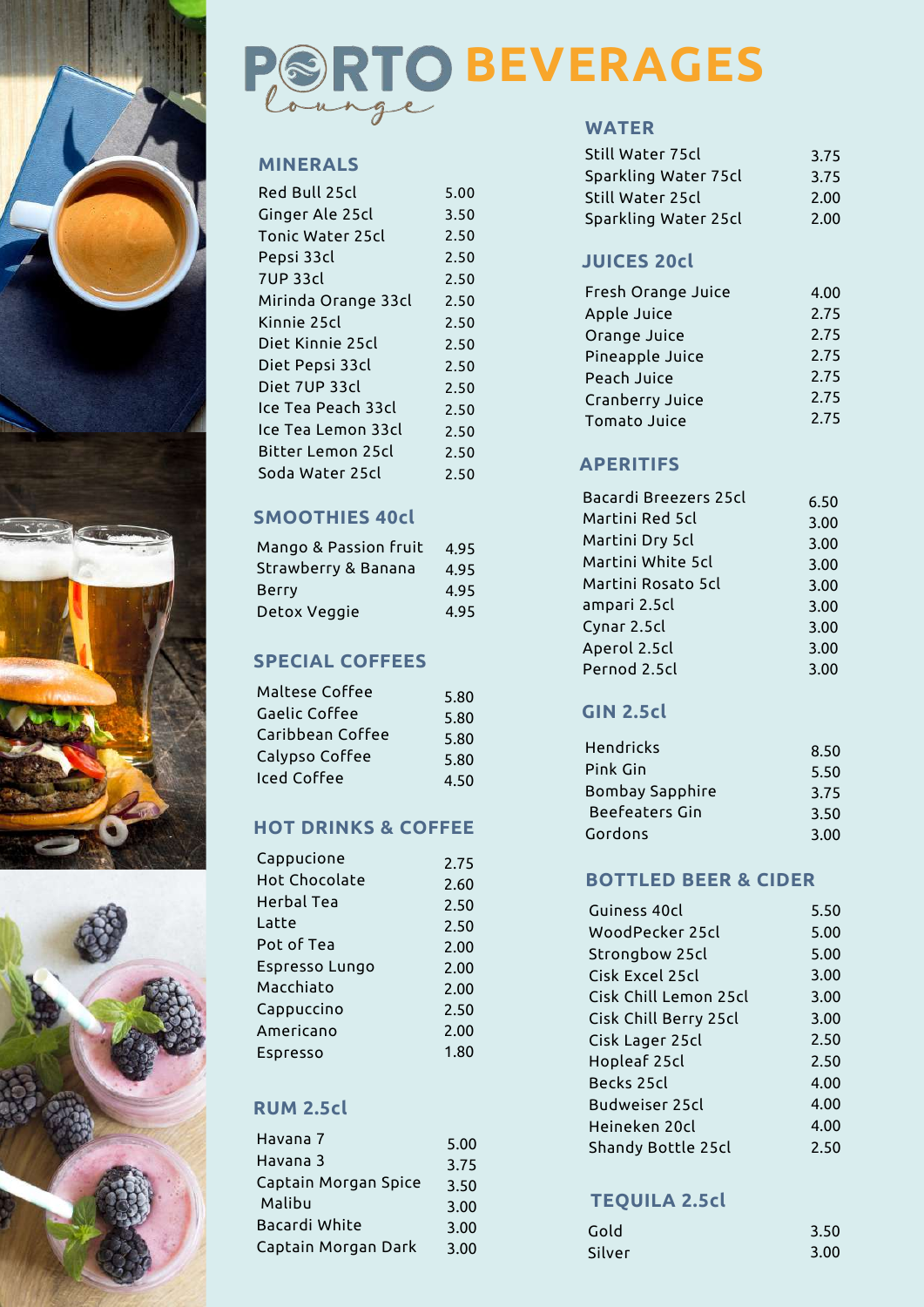



#### **CLASSIC COCKTAILS**

| Long Island Iced Tea       | 7.00 |
|----------------------------|------|
| Mojito Classic             | 6.25 |
| <b>Strawberry Mojito</b>   | 6.25 |
| <b>Bloody Mary</b>         | 6.25 |
| Pina Colada                | 6.25 |
| Sex on the Beach           | 6.25 |
| Margarita                  | 6.25 |
| Negroni                    | 6.25 |
| Cosmopolitan               | 6.25 |
| Aperol Spritz              | 6.25 |
| Daiguiris                  | 6.25 |
| <b>Green Aperol Spritz</b> | 6.25 |
| Cocktail Of The Day        | 5.50 |

#### **SINGLE MALT**

| Wolfburn Lanship         | 6.00 |
|--------------------------|------|
| Talsker 10 yr old        | 5.50 |
| Glenmorangie 10 yr old   | 5.50 |
| Wolfburn Aurora          | 5.00 |
| Wolfburn Morven          | 5.00 |
| Wolfburn Northland       | 5.00 |
| Glenfiddich 15 years old | 4.75 |
| Glenfiddich 12 years old | 4.50 |
|                          |      |

#### **PREMIUM WHISKEY**

| Johnnie Walker Blue         | 16.50 |
|-----------------------------|-------|
| Johnnie Walker Green        | 5.50  |
| Johnnie Walker Gold         | 5.50  |
| Johnnie Walker Double Black | 5.00  |
| Johnnie Walker Black        | 3.75  |
| Chivas Regal                | 3.75  |

#### **PORT**

Graham's Tawny Port 20Y 7.00

#### **GRAPPA**

Grappa 3.50

#### **LIQUEURS**

| <b>Grand Marnier</b> | 3.50 |
|----------------------|------|
| Averna               | 3.00 |
| Fernet Branca        | 3.00 |
| Limoncello           | 3.00 |
| Bailey's             | 3.00 |
| Sambuca White        | 3.00 |
| Amaretto Di Saronno  | 3.00 |
| Cointreau            | 3.00 |
| Frangelico           | 3.00 |
| Jägermeister         | 3.00 |
| Tia Maria            | 3.00 |
| Drambuie             | 3.00 |
| Passoa               | 3.00 |
| Kahlua               | 3.00 |
| Southern Comfort     | 3.00 |
|                      |      |

#### **WHISKEY & BOURBON 2.5cl**

| <b>Jack Daniels</b>      | 3.00 |
|--------------------------|------|
| Jim Beam                 | 3.00 |
| J&B                      | 2.75 |
| <b>Famous Grouse</b>     | 2.75 |
| <b>Bells</b>             | 2.75 |
| <b>Teachers</b>          | 2.75 |
| Jamesons                 | 2.75 |
| <b>Ballantine's</b>      | 2.75 |
| Johnnie Walker Red Label | 2.75 |

#### **COGNAC 2.5cl**

| Hennessy XO              | 15.50 |
|--------------------------|-------|
| Hennessy Fine Blend VSOP | 5.50  |
| Martell VS               | 5.00  |
| <b>Hennessy VS</b>       | 4.50  |
| Courvoisier              | 4.50  |

#### **VODKA 2.5cl**

| 5.50 |
|------|
| 5.50 |
| 3.50 |
| 3.00 |
| 3.00 |
|      |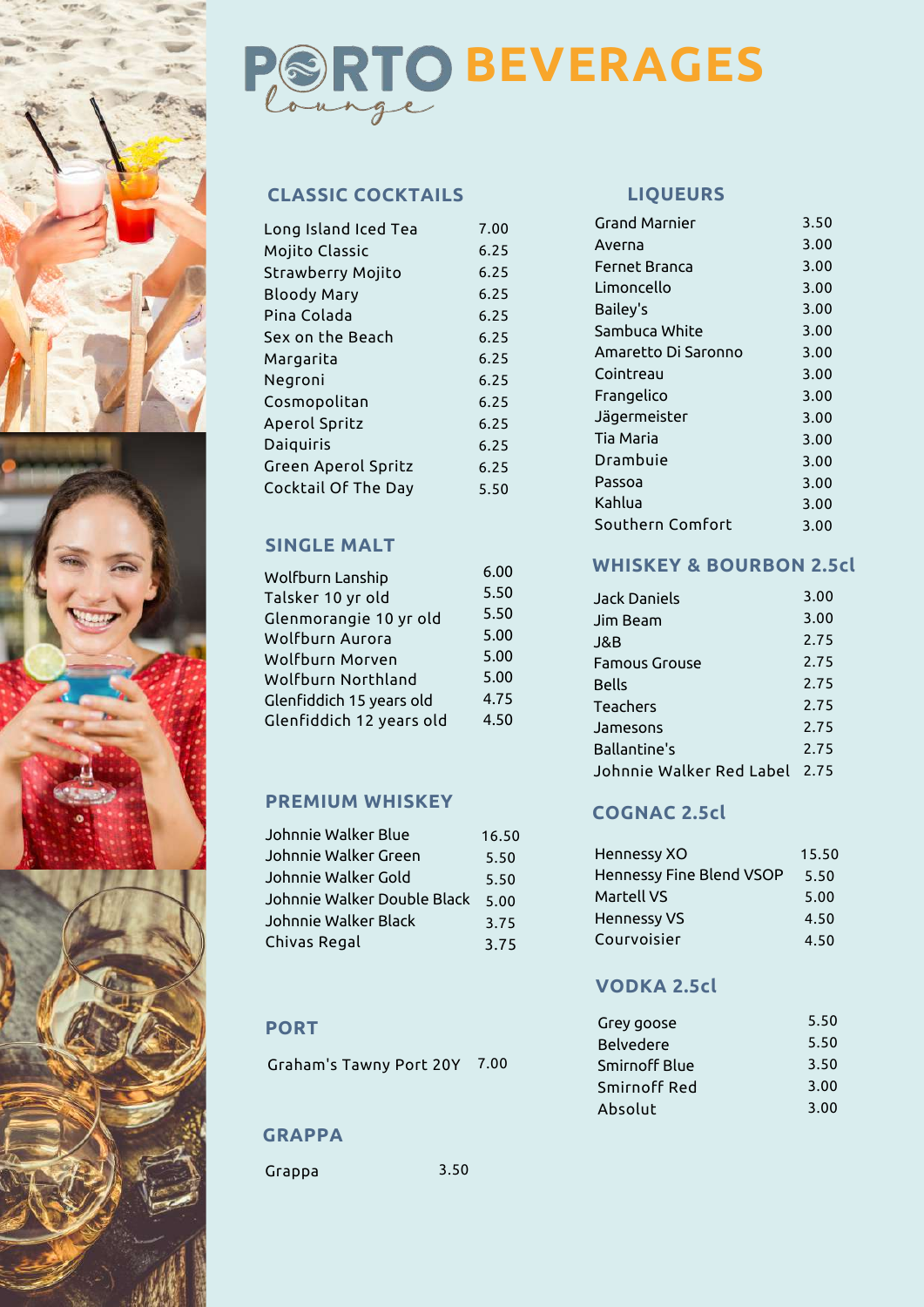



### **WHITES**

#### **PROSECCO & CHAMPAGNE 75cl**

| Pommery, Brut Royal Pinot Noir, Chardonnay, Meunier France                   | 119.00 |
|------------------------------------------------------------------------------|--------|
| Moët & Chandon Impérial Brut Pinot Noir, Chardonnay, Meunier France          | 80.00  |
| Drappier Carte D'Or Brut Pinot Noir, Chardonnay, Meunier France              | 73.00  |
| Cassar de Malte Brut Chardonnay Malta                                        | 56.00  |
| Braida Moscato D'Asti Muscat Blanc Italy                                     | 38.50  |
| Fillipetti Prosecco Glera Italy                                              | 25.00  |
| Il Silvestre Bianco Spumante, Ca Del Doge Italy                              | 13.50  |
| <b>WHITE WINE HALF BOTTLES 37.5cl</b>                                        |        |
| Bernard Defaux, Chablis Chardonnay Burgundy                                  | 37.00  |
| Isis Meridiana Chardonnay Malta                                              | 28.00  |
| Gavi di Gavi, Tuffo, Morgassi Superiore Cortese Piemonte                     | 17.50  |
| <b>LOCAL WHITE WINES 75cl</b>                                                |        |
| Palatino Sauvignon Blanc Malta                                               | 17.50  |
| <b>Isis Meridiana</b> Chardonnay Malta                                       | 39.50  |
| The Grand Vin de Hautville Chardonnay Malta                                  | 29.50  |
| Palatino Chardonnay Malta                                                    | 16.50  |
| Medina Girgentina Chardonnay Malta                                           | 16.00  |
| <b>ITALIAN WHITE WINE 75cl</b>                                               |        |
| <b>Light Bodied</b>                                                          |        |
| Villa Antinori, Bianco, Toscana, Trebiano, Pinot Blanc, Pinot Grigio Tuscany | 29.50  |
| Gavi di Gavi, Villa Sparina, Cortese Piemonte                                | 35.50  |
| Donnafugata Anthilia, Catarratto Sicily                                      | 36.50  |



#### **Full Bodied**

| Pietra Bianca, Antinori Cantina, Chardonnay Antinori Cantina                | 52.00 |
|-----------------------------------------------------------------------------|-------|
| Antinori Castello della Sala, Bramito Del Cervo, Chardonnay Umbria<br>45.00 |       |
| Antinori Guada al Tasso, Vermentino Bolgheri, Vermentino Tuscany            | 39.50 |
| Surrau, Vermentino di Gallaru, Vermentino Sardegna                          | 37.00 |
| Dei Carni Giusti, IGT Venezie, Chardonnay Veneto<br>29.50                   |       |
| Orneta, DOCG, Greco di Tufo Campania<br>28.50                               |       |
| Orneta, IGT, Falanghina Campania<br>22.50                                   |       |

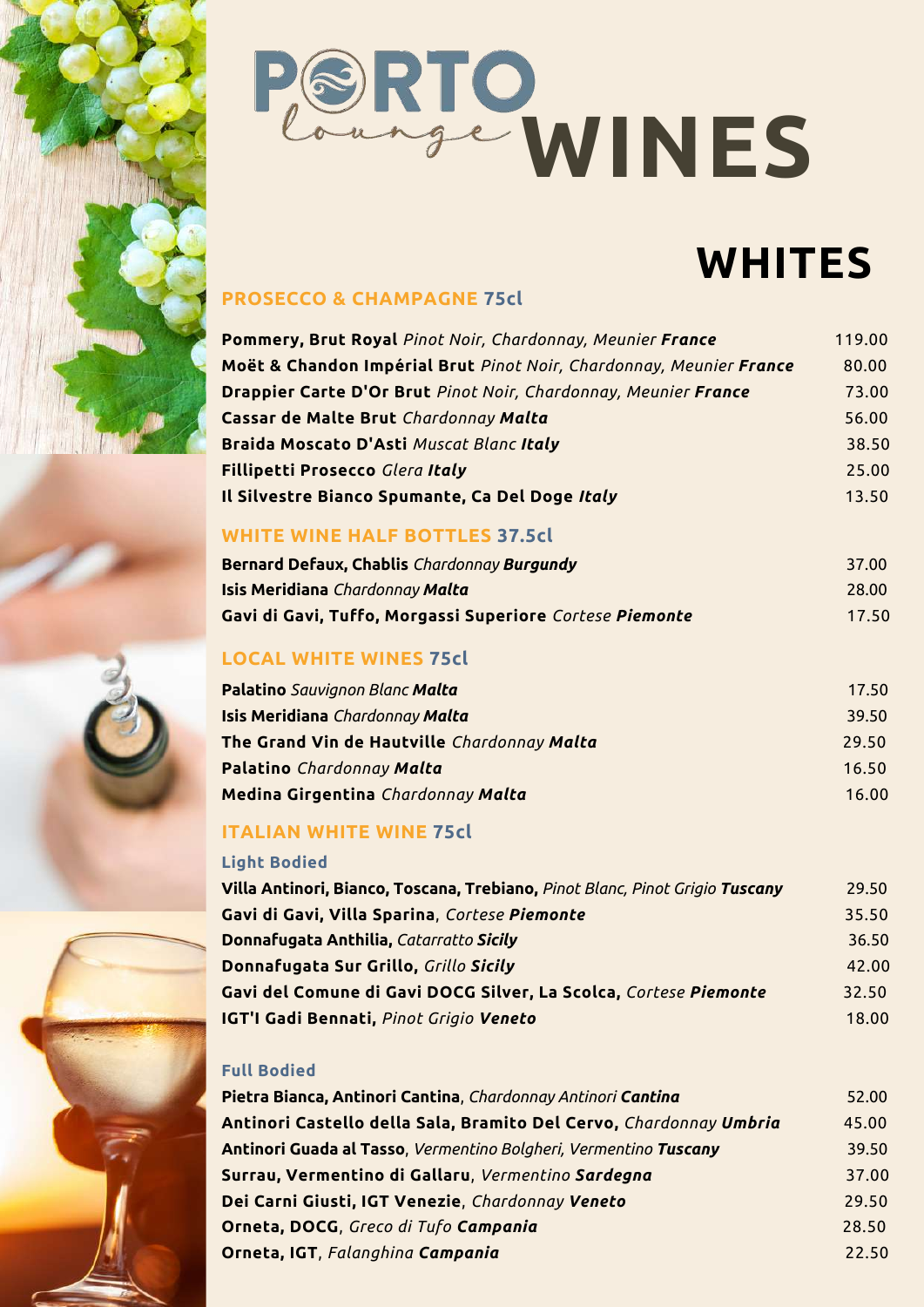

#### **FRENCH WHITE WINE 75cl**

| <b>Light Bodied</b>                                                    |             |
|------------------------------------------------------------------------|-------------|
| Domaine Jean-Pierre Bailly, Pouilly Fume AOC Les Griottes,             |             |
| Sauvignon Blanc Loire                                                  | 54.00       |
| Francois Millet, Sancerre AOC Les Cote Blanches, Sauvignon Blanc Loire | 53.00       |
| Freudenreich, White Alsace, Gewurztranimer Alsace                      | 47.00       |
| Gustave Lorentz, Reserve, Pinot Blanc Alsace                           | 29.00       |
| <b>Full Bodied</b>                                                     |             |
| Ch. Fuisse, Pouilly Fuisse, Tete de Cuvee, Chardonnay Burgundy         | 85.00       |
| Bernard Defaix, Petit Chablis, Chardonnay Burgundy                     | 44.00       |
| Lamblin & Fils, Chablis AOC, Chardonnay Burgundy                       | 46.00       |
| Maison Virginie, VDP DOC, Chardonnay Burgundy                          | 27.50       |
| <b>GERMAN WHITE WINE 75cl</b>                                          |             |
| Liebfraumilch Qba St. Amadeus, Germany                                 | 23.50       |
| <b>NEW WORLD WHITE WINE 75cl</b>                                       |             |
| <b>Light Bodied</b>                                                    |             |
| Roberston Winery, Sauvignon Blanc South Africa                         | 26.00       |
| Vina Montes, Reserva Classic, Sauvignon Blanc Chile                    | 19.50       |
| Two Oceans, Sauvignon Blanc South Africa                               | 22.00       |
| Ian Botham, Pinot Grigio Australia                                     | 23.00       |
| Drostdy Hof, Chenin Blanc South Africa                                 | 14.50       |
| <b>Full Bodied</b>                                                     |             |
| Alamos Chardonnay Argentina                                            | 22.00       |
| Villa Montes, Reserva Classic, Chardonnay Chile                        | 25.50       |
| Ian Botham, Chardonnay Australia                                       | 23.00       |
|                                                                        |             |
|                                                                        | <b>ROSÉ</b> |
| <b>ROSE WINE 75cl</b>                                                  |             |
| Donnafugata Lumera, Nero D'avola, Syrah, Pinot Noir Sicily             | 35.50       |
| Aime Roquesante, Cotes de Provence AOC,                                |             |
| Mourvèdre, Carignan, Cinsaut, Grenache France                          | 34.00       |
| Odyssey Rose, Grenache Malta                                           | 26.00       |
| Don Petite Clocher, Rose d'Anjou, Gamay, Cabernet Franc Loire          | 29.00       |
| Les Gardelles, Rose D'Anjou, Gamay, Cabernet Franc, Grolleau Loire     | 15.50       |

**Medina Rose**, *Grenache, Cabernet Sauvignon Malta* 16.00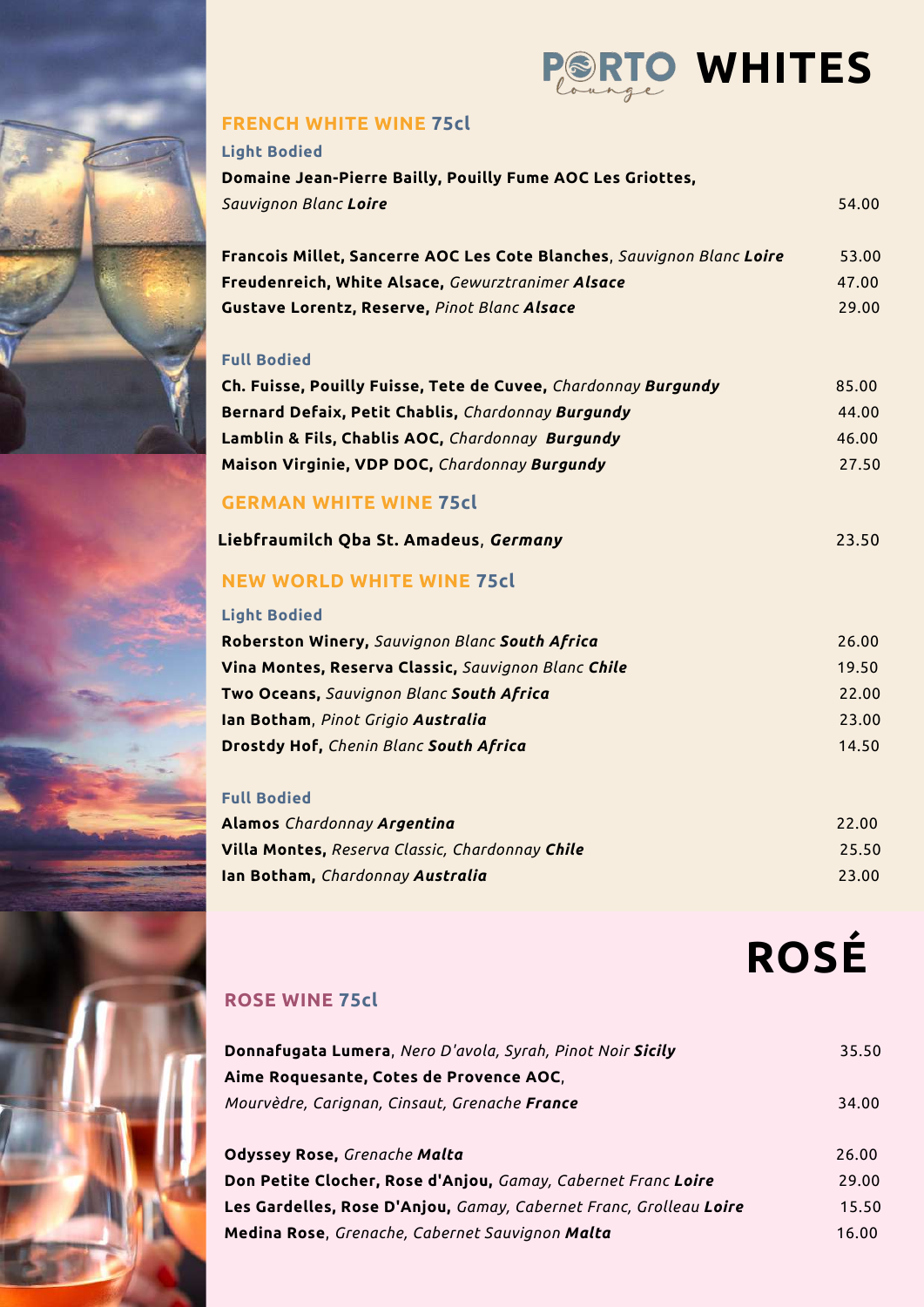

#### **RED WINE HALF BOTTLES 37.5cl**

| Antinori Peppoli Chianti Classico Sangiovese Tuscany | 29.00 |
|------------------------------------------------------|-------|
| Meridiana Melgart Cabernet Sauvignon, Merlot Malta   | 29.50 |
| Valpolicella Classico Cesari Veneto                  | 19.50 |
| Fenici Meridiana Merlot, Syrah Malta                 | 19.50 |

#### **LOCAL RED WINE 75cl**

| <b>Medium Bodied</b>                          |       |
|-----------------------------------------------|-------|
| Melgart DOK, Cabernet Sauvignon, Merlot Malta | 45.00 |
| <b>Gran Cavalier, Merlot Malta</b>            | 46.00 |
| <b>Cheval Franc, Cabernet Franc Malta</b>     | 44.00 |
| Fenici Meridiana, Merlot, Syrah Malta         | 29.50 |
| Caravaggio, Merlot Malta                      | 21.00 |
| Caravaggio, Cabernet Franc Malta              | 19.50 |

#### **Full Bodied**

| Nexus, Barrel Aged DOK, Merlot Malta            | 51.00 |
|-------------------------------------------------|-------|
| Antonin Rouge, Merlot, Cabernet Sauvignon Malta | 48.00 |
| Palatino, Cabernet Sauvignon Malta              | 17.00 |

#### **FRENCH RED WINE 75cl**

#### **Light Bodied**

| <b>LIAIIC DANICA</b>                                                   |        |
|------------------------------------------------------------------------|--------|
| Lambin & Fils, Nuits Saint George AOC, Pinot Noir Bourgogne            | 132.00 |
| Louis Girard, Bourgogne AOC, Pinot Noir Bourgogne                      | 39.50  |
| Le Vieux, Medoc Chateau, Serestin, Cabernet Sauvignon, Merlot Bordeaux | 35.50  |
|                                                                        |        |
| <b>Medium Bodied</b>                                                   |        |
| Francois Jeantet, Chateau Neuf du Papes AOC Rouge,                     |        |
| Syrah, Grenache, Mourvèdre, <b>Rhone</b>                               | 75.00  |
|                                                                        |        |
| Château La Tuilerie du Puy Entres du Mers Supérieur,                   |        |
| Merlot, Cabernet Sauvignon <b>Bordeaux</b>                             | 29.50  |
|                                                                        |        |
| Easth Bro-Albert                                                       |        |

#### **Full Bodied**

| Lussac Saint Emilion Chateau du Courlat, Merlot Bordeaux                     | 52.00 |
|------------------------------------------------------------------------------|-------|
| Saint Emolion Grand Cru, Chateaux La Croix Calendreau Bordeaux               | 44.50 |
| Brotte, Esprit Barville Cotes du Rhone, Grenache, Syrah Rhone                | 35.00 |
| Ch. Lamothe Vincent, Bordeaux AOC Rouge, Cabernet Sauvignon, Merlot Bordeaux | 28.00 |
| Maison Virginie, VDP D'OC, Cabernet Sauvignon France                         | 27.00 |